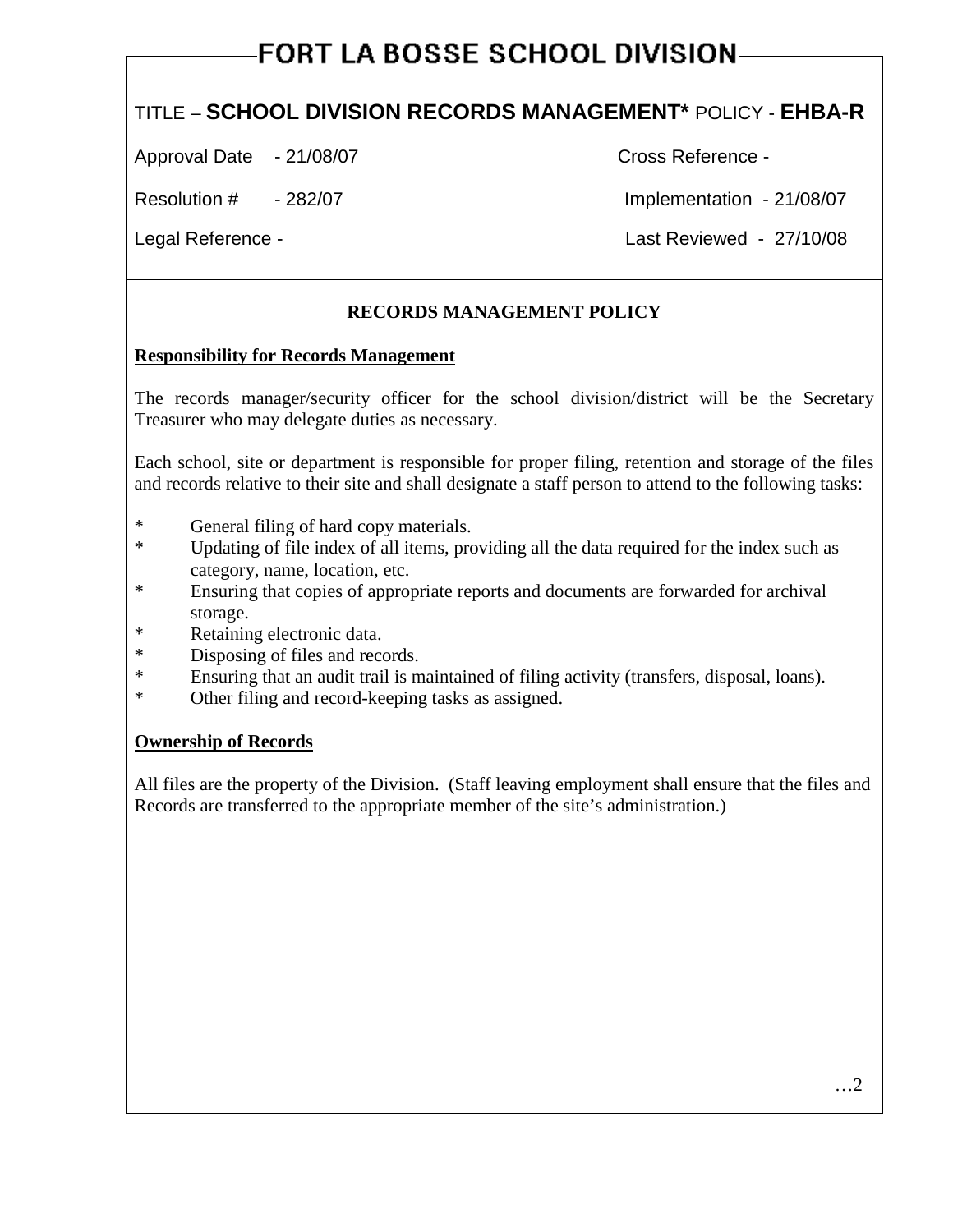## **FILE CONTROL PROCEDURE**

#### **Retention and Destruction of Records**

At the expiration of the retention period, records will be destroyed centrally under controlled confidential conditions unless deemed archival. These records are to be forwarded to the Division Board Office with a list or summary of contents to the records manager. The records manager will file the summaries or lists in a disposition of records log.

Disposition is either:

- \* Destruction of records, or<br>Transfer of records to arch
	- Transfer of records to archives.

Files and records should be disposed of as soon as possible after the retention periods have lapsed. In most cases, this should be undertaken as an annual procedure.

The log of records destroyed should provide the name of the individual whose personal health information is destroyed, date range, destruction procedure and name of person supervising the destruction.

## **Archival Option**

Permanent records should be moved into the archives designated in the Retention and Disposition Schedule. Archival options include:

- \* Provincial Archives of Manitoba The Archives legislation enables the Division to transfer its permanent records to the Provincial Archives.
- \* Divisional Archives Divisional archives are established to ensure proper storage conditions and servicing of archival information. Each school will keep an up-to-date database of records stored in divisional archives.

## **Physical Security**

- \* The Division's administrative security officer must ensure that a locked environment is established where personal health information is stored or accessible. This could mean a whole wing, a room or a filing cabinet.
- \* The administrative security officer must maintain a duplicate key for each office.
- \* Electronic doors, if applicable, must not be left open while the area is unattended; combinations must not be disclosed to unauthorized personnel.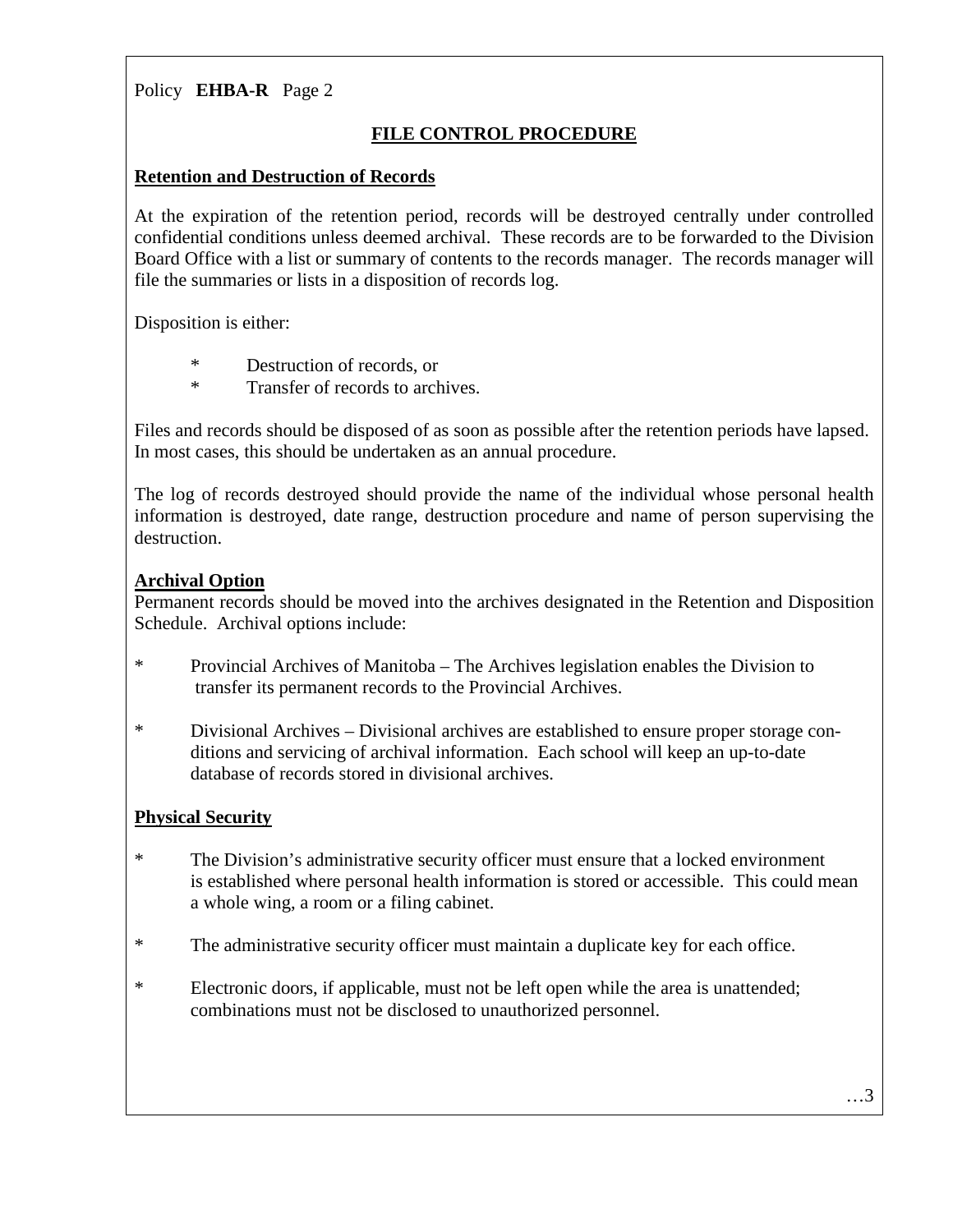- \* Materials dealing with confidential information must be closed and not left open for viewing when away from desk or work area. Confidential material must be cleared from the desktop at the end of the day.
- \* Portable computers must be locked away when not in use and sensitive data on the hard drive must be secured; this is, encrypted.
- \* When files are removed from the work site a staff member is responsible for ensuring an appropriate level of security and confidentiality at all times.

#### **Transmission of Confidential Information**

- \* Confidential information that is provided over the telephone must only be given if the identification of the requester is verified. This information must not be left on the answering machine.
- \* Confidential information must be faxed only when required for urgent or emergent purpose and only sent under the following conditions:
	- There is no chance the information being transmitted can be intercepted during transmission by unauthorized personnel.
	- The individual sending the fax is authorized to release the information.
	- Cover page of fax indicate, where applicable, "confidential information and disclosure, distribution or copying of the content is strictly prohibited, if you have received this fax in error please notify the sender immediately"; and
	- To the extent possible, a designated recipient must be available to receive the fax containing personal health information.
- \* Transmitting information via email must only be done if the venue of transmission is secure or the data is encrypted.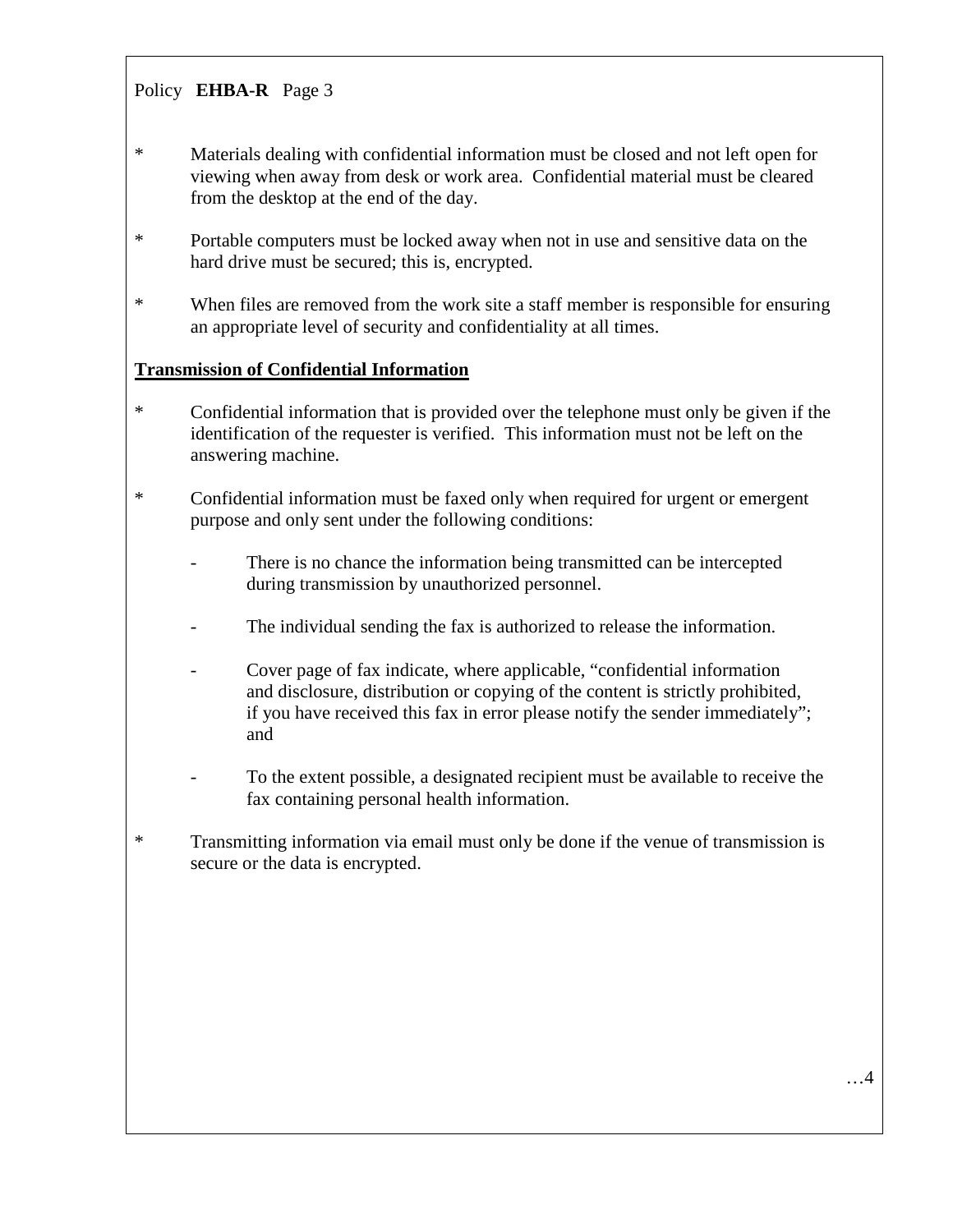## **Electronic Security**

The Division's electronic security officer is responsible for ensuring that the following is adhered to:

- \* Shared USERID's and passwords must only be assigned where it is not feasible to assign an individual USERID because of degradation of service to the public. Electronic security officer must approve sharing of USERID's and passwords, a listing of which be maintained.
- \* USERID or password must not be shared with anyone except as may be necessary for authorized personnel to perform maintenance on the PC in which case the password must be changed as soon as the maintenance is performed.
- \* The Electronic Security Officer must delete USERID as soon as it is known that an individual is leaving.
- \* USERID or password must be not taped to computer or left where it is easily accessible.
- \* The Electronic Security Officer must be responsible for maintaining a listing of all USERID's/passwords for its staff.
- \* Employees must be responsible for logging out of the computer system each evening.
- \* Information must be encrypted, where feasible, when transporting electronic information on portable computers.
- \* Physical information, electronic media and/or portable computers must not be left unattended in open view in a vehicle but rather locked in the trunk of the vehicle. For vehicles that do not have trunks, items must be placed in an inconspicuous location.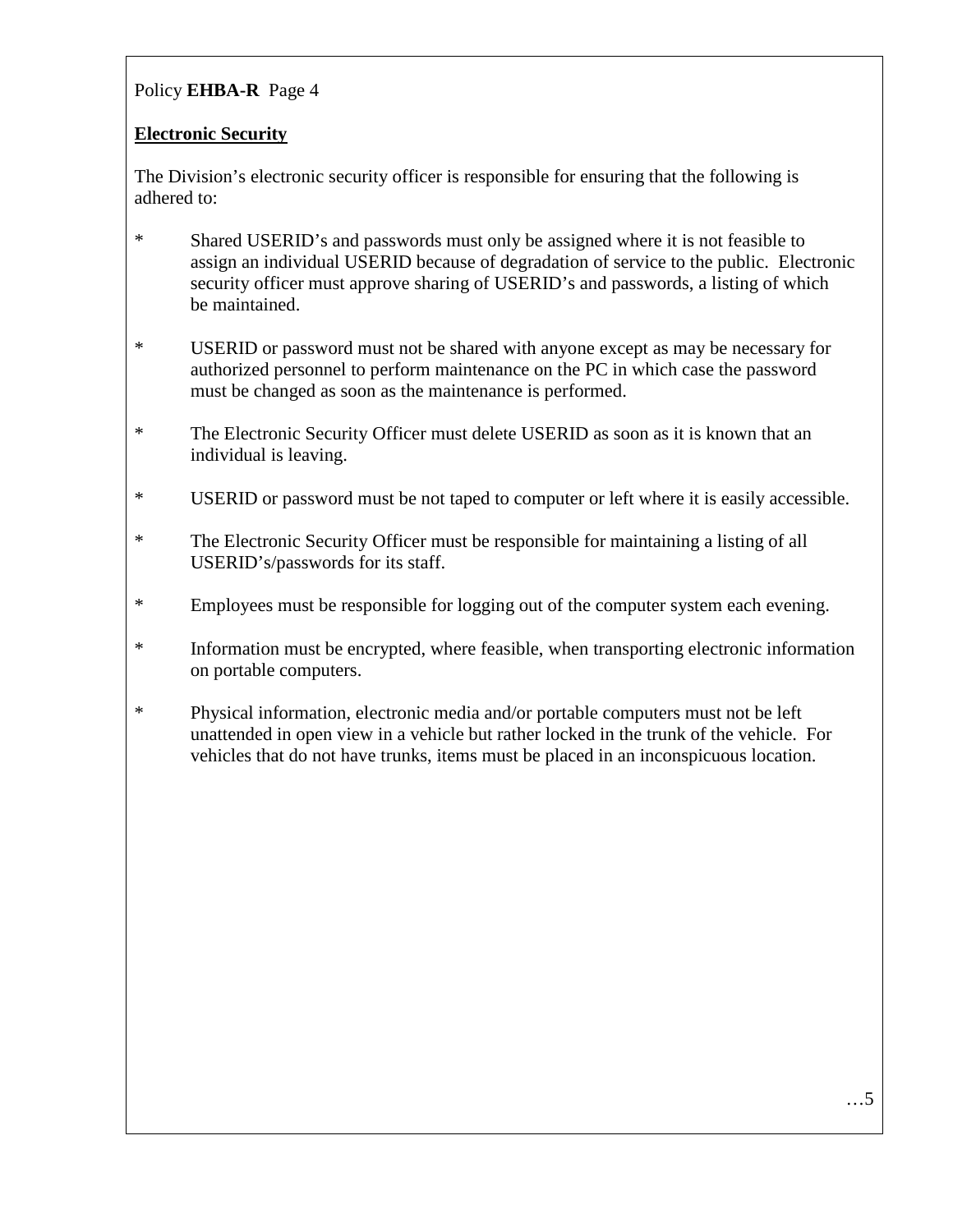#### **Reporting Security Breaches**

- \* Any security breaches involving personal health information are to be immediately reported:
	- A. to the school if the breach occurs at school. The Principal is then to inform the Divisional Privacy Officer using the divisional "Incident Report" form.
	- B. to immediate supervisors if the breach is identified by a divisional employee. The immediate supervisor is then to inform the divisional Privacy Officer using The divisional "Incident Report" form.
	- C. the Privacy Officer will investigate all security breaches and recommend corrective procedures to address security breaches.

## **GENERAL**

- \* Reasonable precautions are to be taken to protect personal health information from fire, theft, vandalism, deterioration, accidental destruction or loss and other hazards.
- \* Fort La Bosse School Division shall conduct an audit of its security safeguards at least every two years and shall take steps to correct any deficiencies as soon as practical.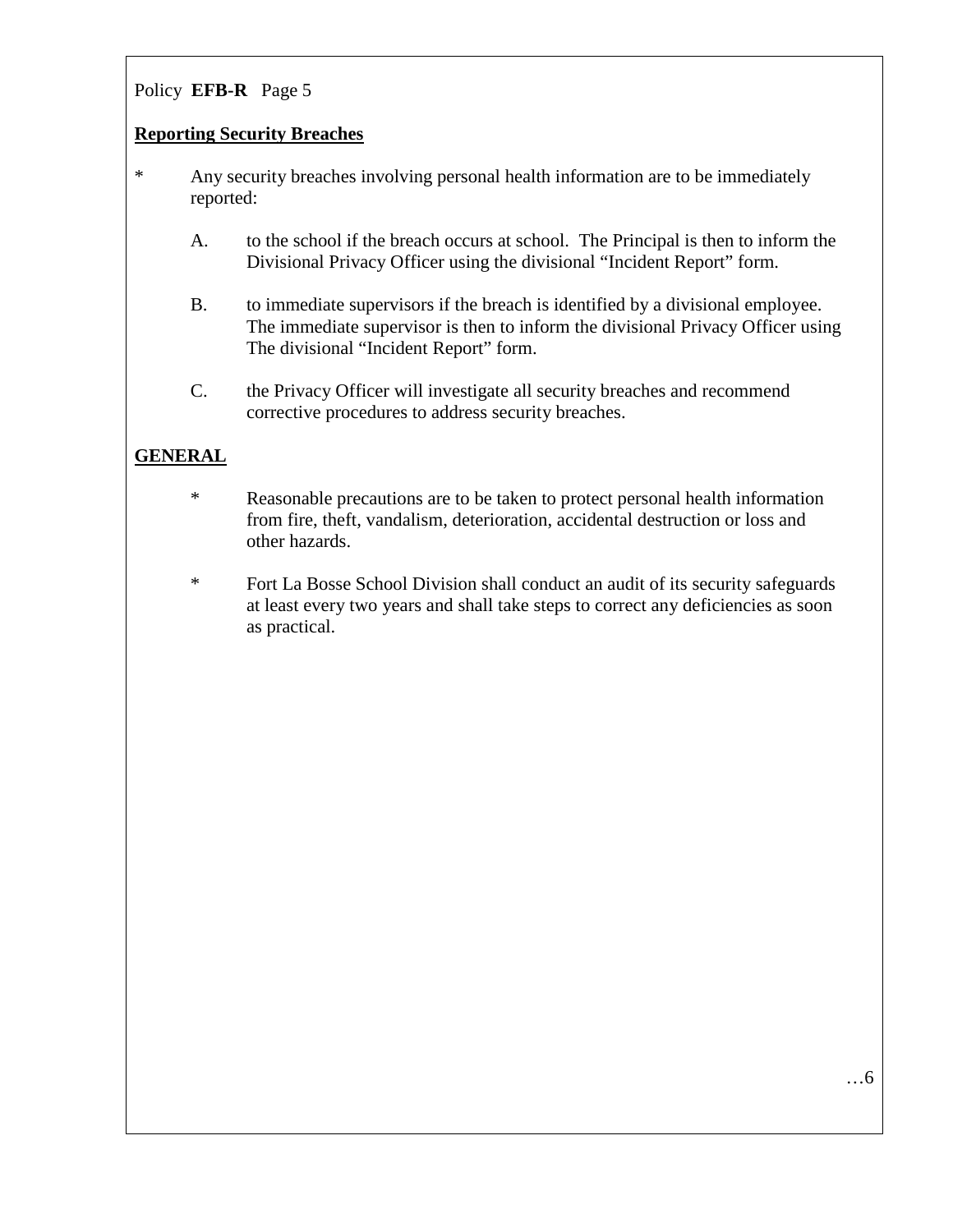## **ACCESS AND PRIVACY**

#### **Administrative Security**

\* Human Resources must ensure that each new employee sign a pledge of confidentiality. Before this pledge is executed the employee must be provided with a copy of the Division's Records Management Policies to protect Personal Health Information and procedures by way of an orientation session.

Staff access to files is permitted to the extent that the information is necessary to assist in the educational program of the pupil. Various staff members may need to have access to different pieces of information in order to carry out their duties.

Third-party requests for personal and personal health information may only be granted where authorized under FIPPA, Section 44(1), or PHIA Section 22(2) or with consent of the pupil or parent/guardian. Pupil and Pupil Support Files may be transferred to another division without consent under PHIA and FIPPA as provided under Subsection 29(3) of the Education Administration Miscellaneous Provision Regulation. Requests for information in the Pupil Support File should be directed to the Student Services Department. Young Offender File information may only be shared on a need-to-know basis under limited conditions.

\* To ensure compliance by the pupil with a court order.<br>To ensure the safety of staff students and others

To ensure the safety of staff, students and others.

For further information on Access and Privacy please see pages 13-20 of the Manitoba Pupil File Guidelines.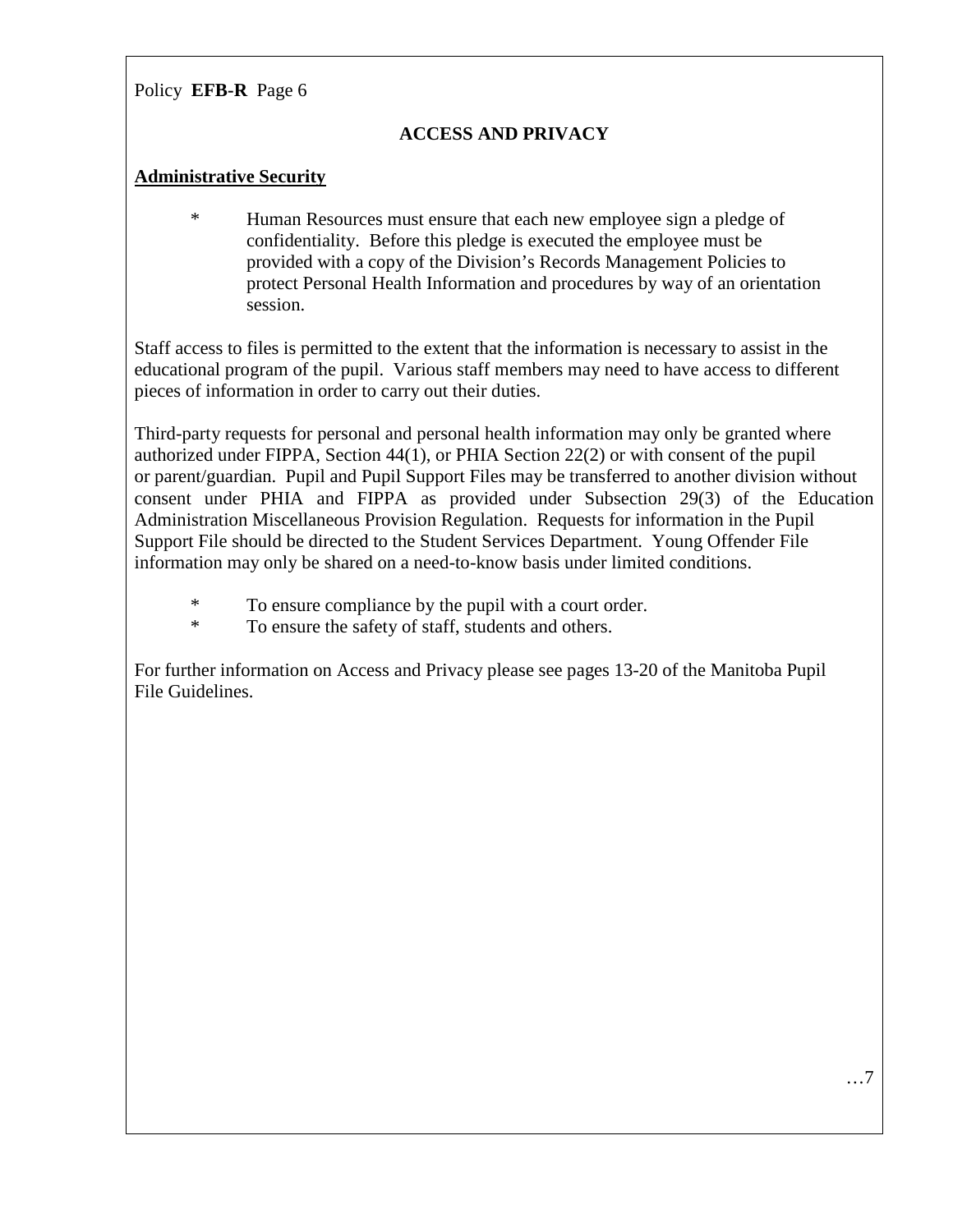## **STATUTORY DEFINITION OF PERSONAL HEALTH INFORMATION**

**"personal health information"** means recorded information about an identifiable individual that relates to:

- (a) the individual's health, or health care history, including genetic information about the individual,
- (b) the provision of health care to the individual, or
- (c) payment for health care provided to the individual,

and includes

- (d) the PHIN and any other identifying number, symbol or particular assigned to an individual, and
- (e) any identifying information about the individual that is collected in the course of, and is incidental to, the provision of health care or payment for health care.

**"health care"** means any care, service or procedure

- (a) provided to diagnose, treat or maintain an individual's physical or mental condition,
- (b) provided to prevent disease or injury or promote health, or
- (c) that affects the structure or a function of the body,

and includes the sale or dispensing of a drug, device, equipment or other item pursuant to a prescription.

"PHIN" means the personal health identification number assigned to an individual by the minister to uniquely identify the individual for health care purposes.